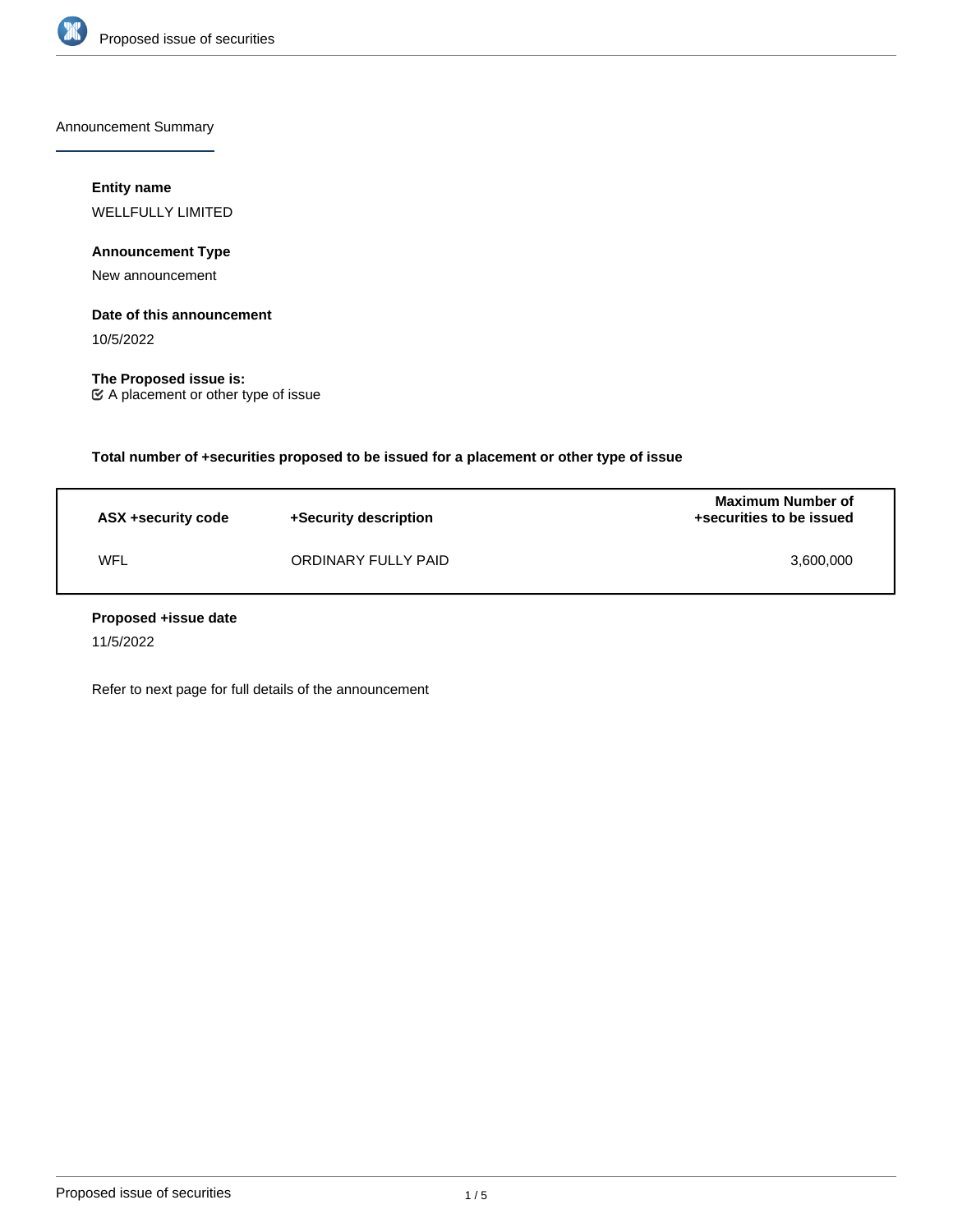

### Part 1 - Entity and announcement details

### **1.1 Name of +Entity**

WELLFULLY LIMITED

We (the entity named above) give ASX the following information about a proposed issue of +securities and, if ASX agrees to +quote any of the +securities (including any rights) on a +deferred settlement basis, we agree to the matters set out in Appendix 3B of the ASX Listing Rules.

If the +securities are being offered under a +disclosure document or +PDS and are intended to be quoted on ASX, we also apply for quotation of all of the +securities that may be issued under the +disclosure document or +PDS on the terms set out in Appendix 2A of the ASX Listing Rules (on the understanding that once the final number of +securities issued under the +disclosure document or +PDS is known, in accordance with Listing Rule 3.10.3C, we will complete and lodge with ASX an Appendix 2A online form notifying ASX of their issue and applying for their quotation).

**1.2 Registered Number Type**

**Registration Number**

ABN

72056482636

**1.3 ASX issuer code**

**WFL** 

# **1.4 The announcement is**

New announcement

## **1.5 Date of this announcement**

10/5/2022

**1.6 The Proposed issue is:**

 $\mathfrak{C}$  A placement or other type of issue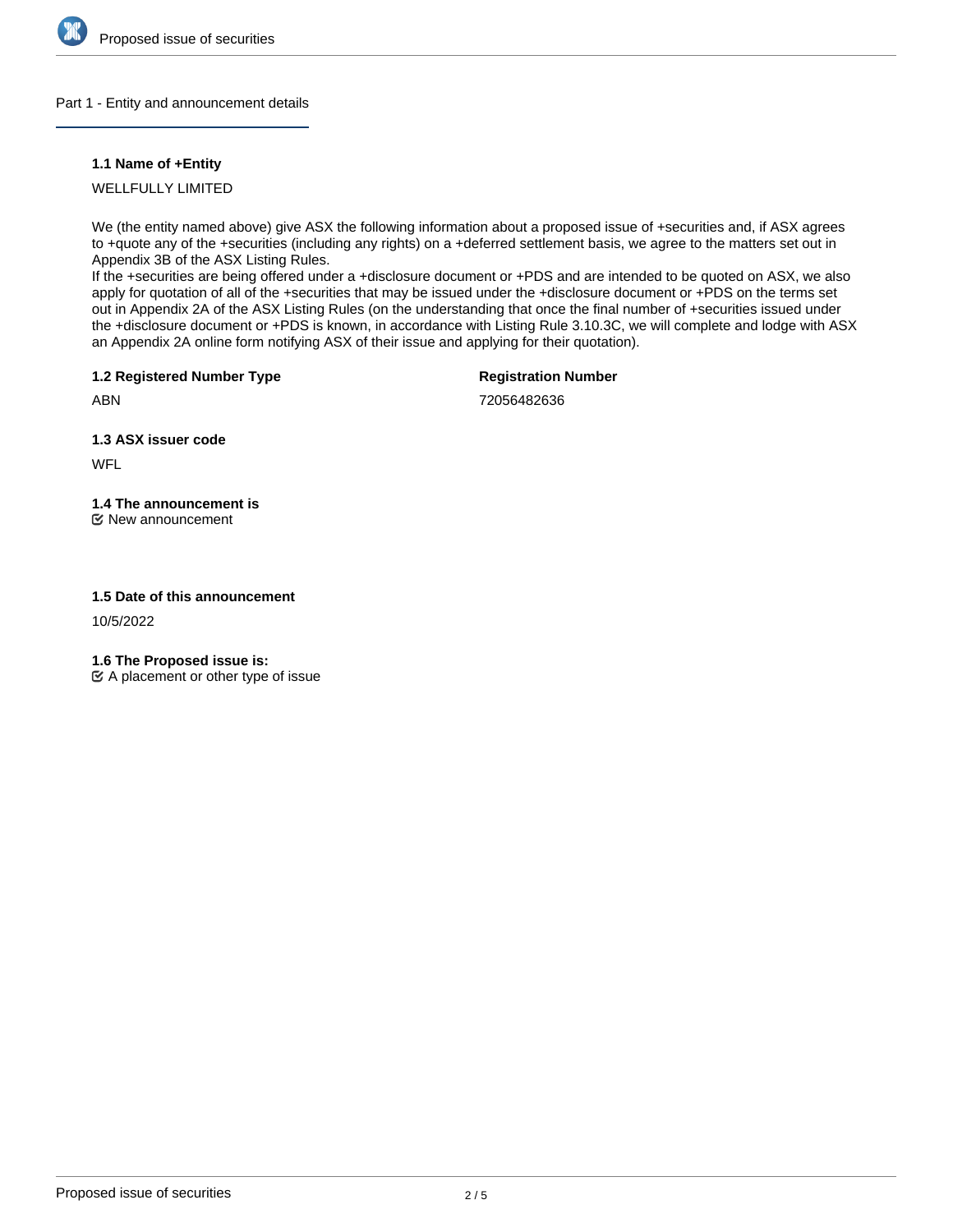

Part 7 - Details of proposed placement or other issue

Part 7A - Conditions

**7A.1 Do any external approvals need to be obtained or other conditions satisfied before the placement or other type of issue can proceed on an unconditional basis?** No

Part 7B - Issue details

**Is the proposed security a 'New class' (+securities in a class that is not yet quoted or recorded by ASX) or an 'Existing class' (additional securities in a class that is already quoted or recorded by ASX)?** Existing class

**Will the proposed issue of this +security include an offer of attaching +securities?** No

Details of +securities proposed to be issued

### **ASX +security code and description**

WFL : ORDINARY FULLY PAID

#### **Number of +securities proposed to be issued**

3,600,000

**Offer price details**

**Are the +securities proposed to be issued being issued for a cash consideration?** Yes

**In what currency is the cash consideration being paid?**

**What is the issue price per +security?** AUD 0.08000

AUD - Australian Dollar

**Will these +securities rank equally in all respects from their issue date with the existing issued +securities in that class?** Yes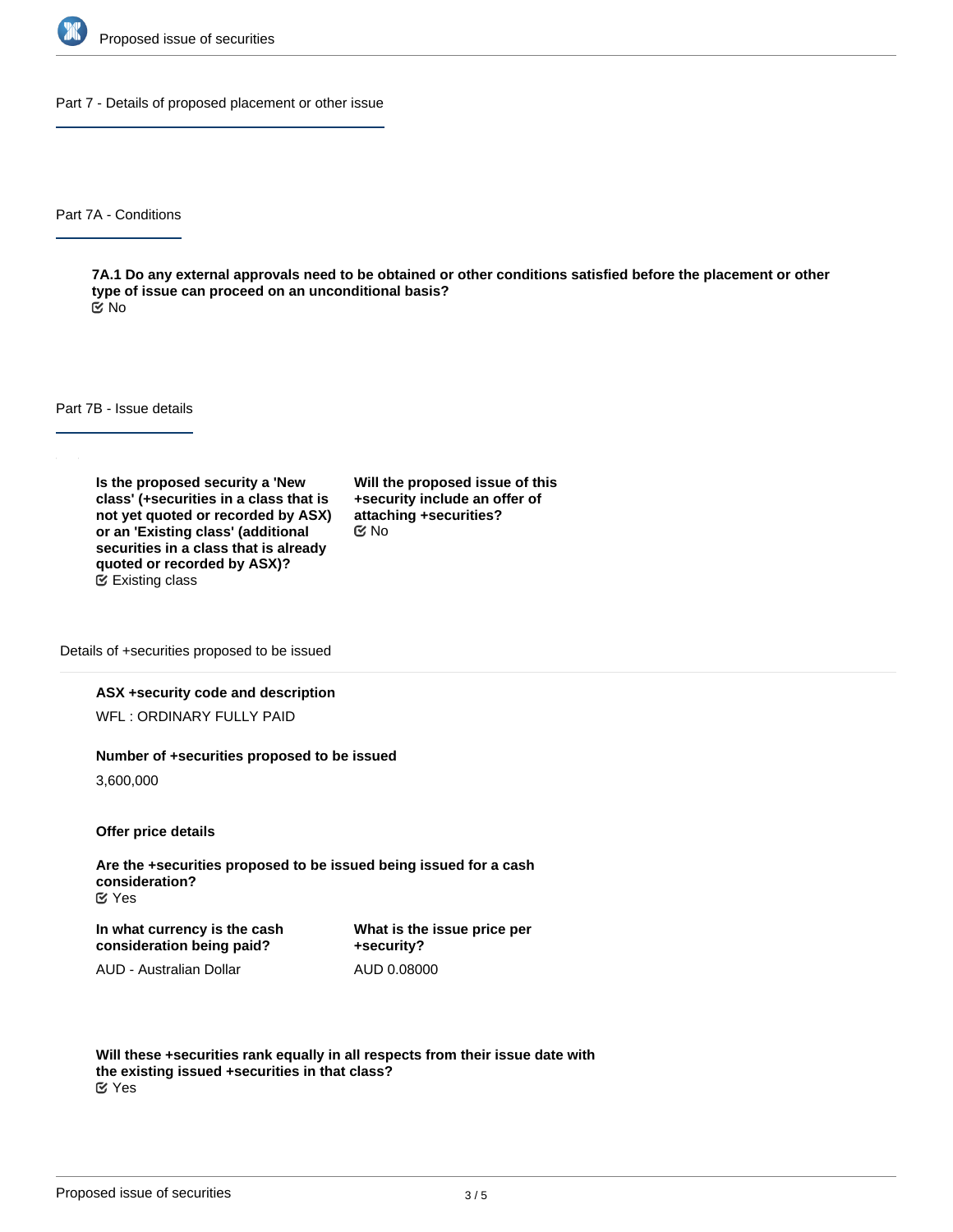

Part 7C - Timetable

**7C.1 Proposed +issue date**

11/5/2022

Part 7D - Listing Rule requirements

**7D.1 Has the entity obtained, or is it obtaining, +security holder approval for the entire issue under listing rule 7.1?** No

**7D.1b Are any of the +securities proposed to be issued without +security holder approval using the entity's 15% placement capacity under listing rule 7.1?** No

**7D.1c Are any of the +securities proposed to be issued without +security holder approval using the entity's additional 10% placement capacity under listing rule 7.1A (if applicable)?** Yes

**7D.1c ( i ) How many +securities are proposed to be issued without +security holder approval using the entity's additional 10% placement capacity under listing rule 7.1A?**

3,600,000 shares will be issued using the Company's 10% placement capacity under Listing Rule 7.1A.

**7D.1c ( ii ) Please explain why the entity has chosen to do a placement rather than a +pro rata issue or an offer under a +security purchase plan in which existing ordinary +security holders would have been eligible to participate**

Due to the timing and associated costs involved, the Company has decided a Placement in this case is more appropriate and time efficient. It will also be followed by a SPP open to all shareholders on record date.

**7D.2 Is a party referred to in listing rule 10.11 participating in the proposed issue?** No

**7D.3 Will any of the +securities to be issued be +restricted securities for the purposes of the listing rules?** No

**7D.4 Will any of the +securities to be issued be subject to +voluntary escrow?** No

Part 7E - Fees and expenses

**7E.1 Will there be a lead manager or broker to the proposed issue?** No

**7E.2 Is the proposed issue to be underwritten?** No